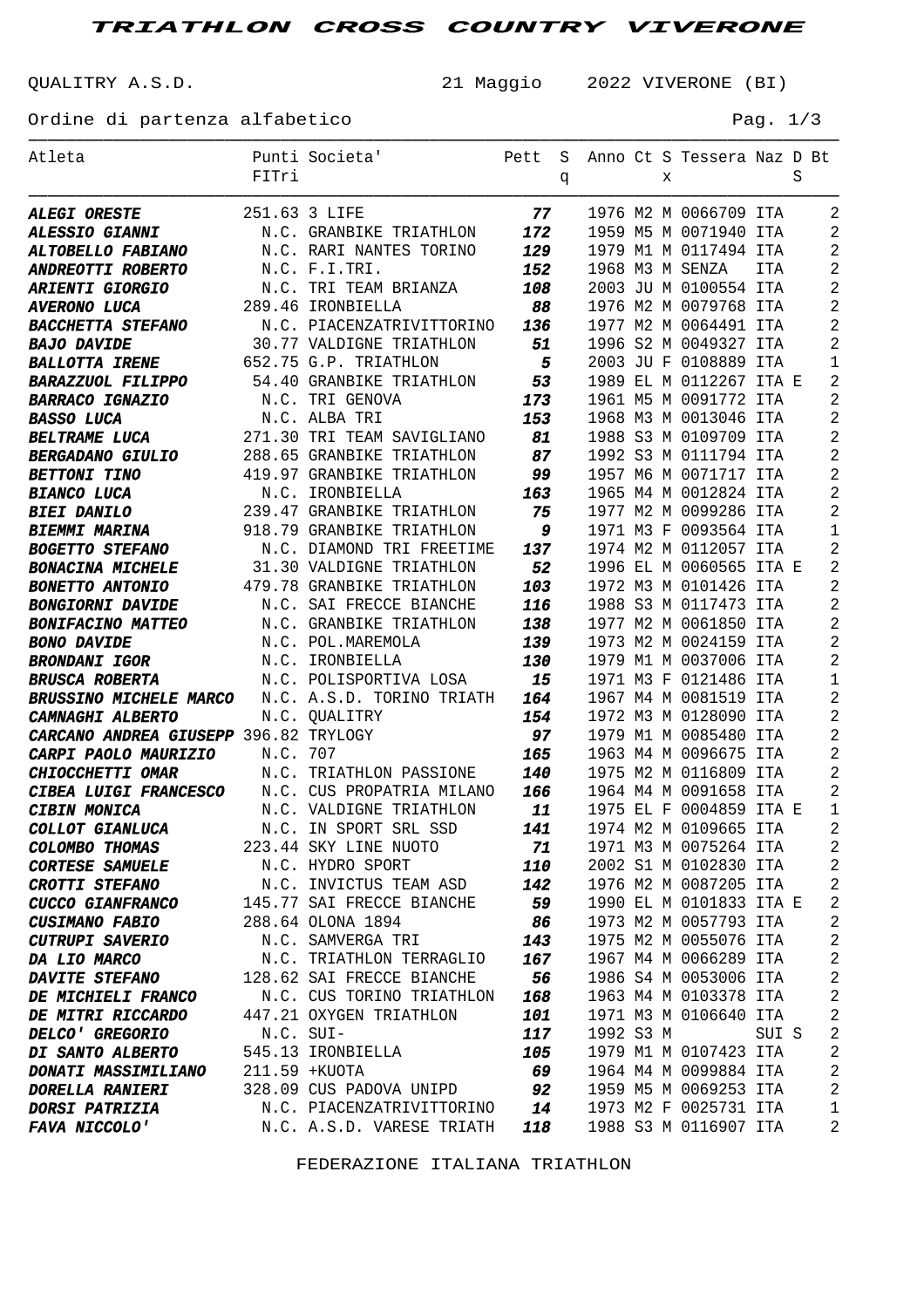**TRIATHLON CROSS COUNTRY VIVERONE**

QUALITRY A.S.D. 21 Maggio 2022 VIVERONE (BI)

Ordine di partenza alfabetico Pag. 2/3

| Atleta                                                  |       | Punti Societa'                                         | Pett                     |   |  |   | S Anno Ct S Tessera Naz D Bt                     |   |                |       |
|---------------------------------------------------------|-------|--------------------------------------------------------|--------------------------|---|--|---|--------------------------------------------------|---|----------------|-------|
|                                                         | FITri |                                                        |                          | q |  | X |                                                  | S |                |       |
|                                                         |       |                                                        |                          |   |  |   |                                                  |   |                |       |
| <b>FERRARA ANGELO</b>                                   |       | 282.19 POL.MAREMOLA 83                                 |                          |   |  |   | 1973 M2 M 0046564 ITA                            |   | 2              |       |
| <b>FERRERO VALERIO</b>                                  |       | N.C. GRANBIKE TRIATHLON                                | 155                      |   |  |   | 1970 M3 M 0032716 ITA                            |   | 2              |       |
| <b>FERRO ROBERTO</b>                                    |       | N.C. SAVONA TRIATHLON                                  | 144                      |   |  |   | 1974 M2 M 0069838 ITA                            |   |                | $2 *$ |
| FERRON TIZIANA                                          |       | N.C. S. CLUB LIB. SESTO                                | 16                       |   |  |   | 1972 M3 F 0127154 ITA                            |   | 1              |       |
| <b>FIORE ANDREA</b>                                     |       | 327.12 ZEROTRI 1 COMO                                  | 91                       |   |  |   | 1976 M2 M 0123254 ITA                            |   | 2              |       |
| <b>FOLLI ANDREA</b>                                     |       | 280.32 VALDIGNE TRIATHLON                              | 82                       |   |  |   | 1977 M2 M 0087598 ITA                            |   | 2              |       |
| FONTANA NICOLO'                                         |       | 78.66 VALDIGNE TRIATHLON                               | 55                       |   |  |   | 1999 S1 M 0084868 ITA                            |   | 2              |       |
| <b>FORNERO ANDREA</b>                                   |       | N.C. TRIVIVISPORT                                      | 125                      |   |  |   | 1984 S4 M 0040628 ITA                            |   | 2              |       |
| <b>FORTUNELLI GIANMARCO</b>                             |       | N.C. A.S.D. TORINO TRIATH                              | 111                      |   |  |   | 2002 S1 M 0116897 ITA                            |   | $\overline{c}$ |       |
| FRASCONA' GABRIELE 271.06 FCZ TRIATHLON                 |       |                                                        | - 79                     |   |  |   | 1984 S4 M 0063827 ITA                            |   |                | $2 *$ |
| <b>GALLESIO MARCO</b>                                   |       | 271.24 GRANBIKE TRIATHLON                              | 80                       |   |  |   | 1970 M3 M 0032715 ITA                            |   | $\overline{2}$ |       |
| <b>GALLI NICOLO'</b>                                    |       | N.C. POOL CANTU' 1999 A.S                              | 109                      |   |  |   | 2004 JU M 0071297 ITA                            |   | 2              |       |
| GENNESI ALESSANDRO 284.45 POLISPORTIVA LOSA             |       |                                                        | 85                       |   |  |   | 1972 M3 M 0107582 ITA                            |   | 2              |       |
| <b>GEROSA MICHELE</b>                                   |       | 233.98 3 LIFE                                          | - 73                     |   |  |   | 1978 M1 M 0071451 ITA                            |   | 2              |       |
| <b>GESI DIEGO BENIAMINO</b>                             |       | N.C. A.S.D. TORINO TRIATH                              | 174                      |   |  |   | 1956 M6 M 0002161 ITA                            |   | 2              |       |
| <b>GIACCHINO SALVATORE</b>                              |       | N.C. FTM TEAM                                          | 126                      |   |  |   | 1987 S4 M 0103087 ITA                            |   | 2              |       |
| <b>GIBERTI NEARCO</b>                                   |       | 455.77 PPRTEAM                                         | 102                      |   |  |   | 1979 M1 M 0112351 ITA                            |   | 2              |       |
| GILIOLI VIOLA DOROTEA 739.30 SAI FRECCE BIANCHE         |       |                                                        | $\overline{\phantom{a}}$ |   |  |   | 1997 S2 F 0106940 ITA                            |   | 1              |       |
| <b>GINEVRO MARIO</b>                                    |       | N.C. GRANBIKE TRIATHLON                                | 131                      |   |  |   | 1978 M1 M 0095817 ITA                            |   | 2              |       |
| <b>GIUPPONI LISA</b>                                    |       | N.C. S. CLUB LIB. SESTO                                | 12                       |   |  |   | 1984 S4 F 0117317 ITA                            |   | 1              |       |
| <b>GOSTNER ERNST</b>                                    |       | 353.18 TRI ALTO ADIGE                                  | - 96                     |   |  |   | 1962 M5 M 0113926 ITA                            |   | 2              |       |
| <b>GRIGOLI NICOLA</b>                                   |       | N.C. OXYGEN TRIATHLON                                  | 132                      |   |  |   | 1978 M1 M 0119199 ITA                            |   | 2              |       |
| <b>GRINZA SIMONE</b>                                    |       | N.C. CUS PROPATRIA MILANO                              | 115                      |   |  |   | 1993 S2 M 0061371 ITA                            |   | 2              |       |
| <b>IABICHELLA LUISELLA</b>                              |       | N.C. ROAD RUNNERS                                      | 18                       |   |  |   | 1955 M6 F 0022400 ITA                            |   | 1              |       |
| <b>INTERLANDI STEFANO</b>                               |       | N.C. VALDIGNE TRIATHLON                                | 145                      |   |  |   | 1974 M2 M 0041119 ITA                            |   | 2              |       |
| <b>KONJEDIC DANILO</b>                                  |       | N.C. GRANBIKE TRIATHLON                                | 169                      |   |  |   | 1965 M4 M 0019513 ITA                            |   | 2              |       |
| <b>LEPORE ENRICO</b>                                    |       | N.C. NJOY TRI VA                                       | 156                      |   |  |   | 1971 M3 M 0036137 ITA                            |   | 2              |       |
| LUCCARDINI CLAUDIO                                      |       | 238.00 POOL CANTU' 1999 A.S                            | 74                       |   |  |   | 1966 M4 M 0058886 ITA                            |   | 2              |       |
| <b>MALTAURO PAOLO</b>                                   |       | 183.30 CY LASER DELTA TRIAT                            | 64                       |   |  |   | 1985 S4 M 0111391 ITA                            |   | 2              |       |
| <b>MANFREDOTTI DAVIDE FRA</b> N.C. CUS PROPATRIA MILANO |       |                                                        | 127                      |   |  |   | 1984 S4 M 0086881 ITA                            |   | 2              |       |
| <b>MARCELLINO FABIO</b>                                 |       | N.C. A.S.D. TORINO TRIATH                              | 157                      |   |  |   | 1972 M3 M 0088429 ITA                            |   | 2              |       |
| <b>MARCHISIO EDOARDO</b> N.C. SAI FRECCE BIANCHE        |       |                                                        | 119                      |   |  |   | 1991 S3 M 0038304 ITA                            |   | 2              |       |
| <b>MARI ANDREA</b>                                      |       | N.C. CANAVESE TRIATHLON                                | 146                      |   |  |   | 1976 M2 M 0084193 ITA                            |   | 2              |       |
| MARTEN PEROLINO GIULIA 996.52 GRANBIKE TRIATHLON        |       |                                                        | 10                       |   |  |   | 1963 M4 F 0111566 ITA                            |   | $\overline{1}$ |       |
| <b>MARTINI DAVIDE</b><br><b>MENDITTO MARTA</b>          |       | 150.19 SAI FRECCE BIANCHE<br>223.59 SAI FRECCE BIANCHE | 60<br>$\boldsymbol{2}$   |   |  |   | 1999 S1 M 0112086 ITA<br>1999 EL F 0073548 ITA E |   | 2              |       |
| <b>MERONI DANIELE</b>                                   |       | 268.81 TRI TEAM BRIANZA                                | 78                       |   |  |   | 1981 M1 M 0061323 ITA                            |   | 1<br>2         |       |
| <b>MINETTO WALTER</b>                                   |       | N.C. SAI FRECCE BIANCHE                                | 120                      |   |  |   | 1988 S3 M 0127056 ITA                            |   | 2              |       |
| <b>MONTALBETTI SAMUELE</b>                              |       | 132.83 OXYGEN TRIATHLON                                | 57                       |   |  |   | 2000 S1 M 0101079 ITA                            |   | 2              |       |
| <b>MORETTO MARCO</b>                                    |       | N.C. SAI FRECCE BIANCHE                                | 121                      |   |  |   | 1990 S3 M 0120323 ITA                            |   | $\overline{c}$ |       |
| <b>MORETTO MARCO</b>                                    |       | N.C. SAI FRECCE BIANCHE                                | 122                      |   |  |   | 1990 S3 M 0120323 ITA                            |   | $\overline{c}$ |       |
| <b>MOSCHIN ENRICO</b>                                   |       | N.C. IRONBIELLA                                        | 158                      |   |  |   | 1969 M3 M 0116395 ITA                            |   | $\overline{c}$ |       |
| <b>MURERO FEDERICO</b>                                  |       | N.C. TRI TEAM BRIANZA                                  | 112                      |   |  |   | 2001 S1 M 0110912 ITA                            |   | $\overline{c}$ |       |
| <b>NARDI ELISA</b>                                      |       | 537.20 GRANBIKE TRIATHLON                              | $\boldsymbol{4}$         |   |  |   | 1979 M1 F 0095848 ITA                            |   | 1              |       |
| <b>NASI CRISTIANO</b>                                   |       | N.C. GRANBIKE TRIATHLON                                | 133                      |   |  |   | 1979 M1 M 0056538 ITA                            |   | 2              |       |
| <b>NEGRETTO PAOLO</b>                                   |       | N.C. VALBOSSA TRIATHLON                                | 147                      |   |  |   | 1974 M2 M 0079200 ITA                            |   | $\overline{c}$ |       |
| <b>PAGANI STEFANO</b>                                   |       | 138.92 INVICTUS TEAM ASD                               | 58                       |   |  |   | 1989 S3 M 0097031 ITA                            |   | $\overline{c}$ |       |
| <b>PARISI PAOLO</b>                                     |       | N.C. FILMAR TRIATHLON                                  | 170                      |   |  |   | 1966 M4 M 0091654 ITA                            |   | 2              |       |
| <b>PAROLI ERCOLE</b>                                    |       | 334.65 FREEZONE                                        | 93                       |   |  |   | 1963 M4 M 0102158 ITA                            |   | 2              |       |
| <b>PATRIS LUCA</b>                                      |       | 240.46 SAI FRECCE BIANCHE                              | 76                       |   |  |   | 1998 S1 M 0085409 ITA                            |   | 2              |       |
|                                                         |       |                                                        |                          |   |  |   |                                                  |   |                |       |

FEDERAZIONE ITALIANA TRIATHLON